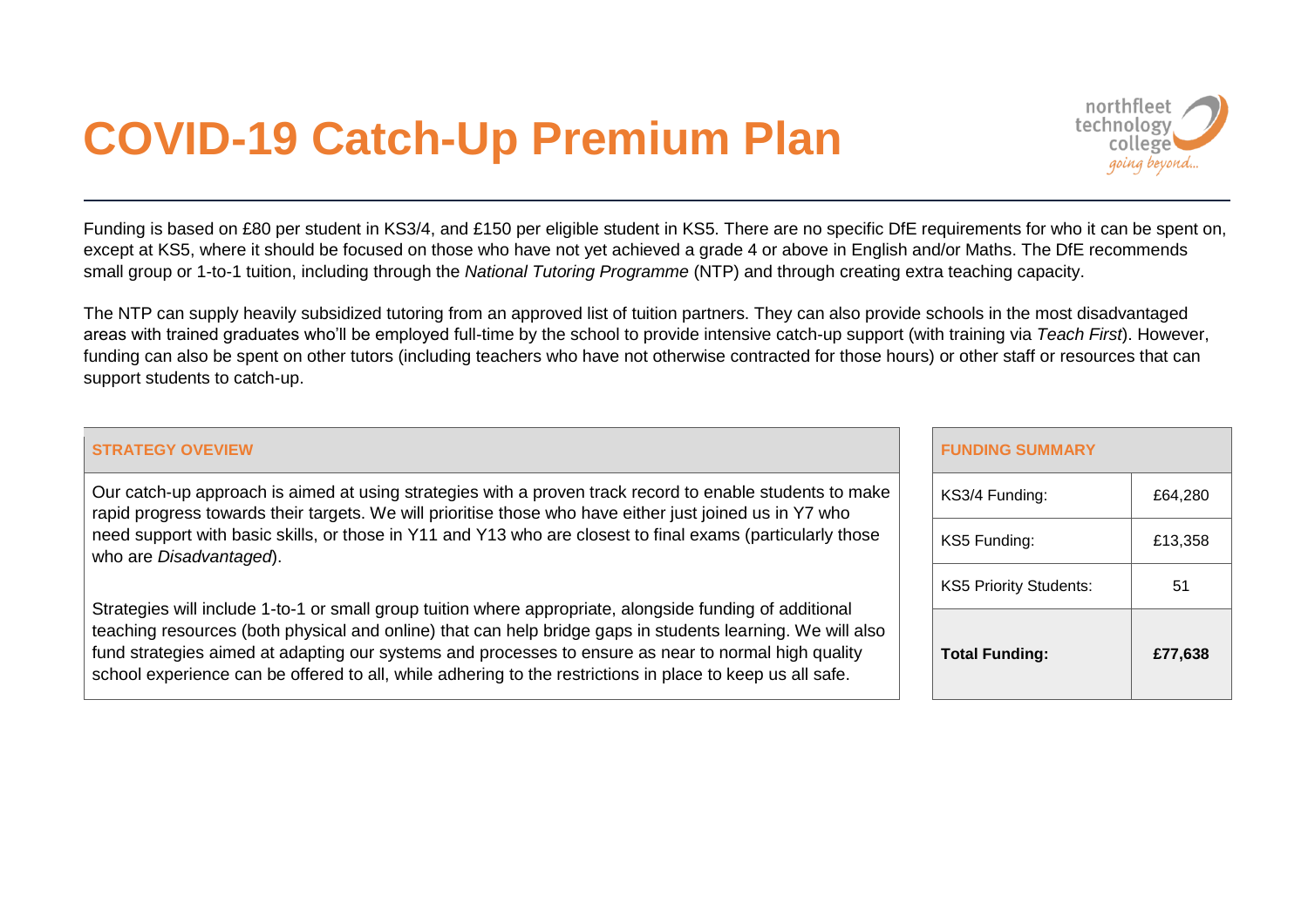| <b>PLANNED EXPENDITURE</b>                                                                                                                                                                             |                                                                                                                                    |                                                                                                                                                                                                                                                                        |            |                                                                                                                                                                                          |                           |
|--------------------------------------------------------------------------------------------------------------------------------------------------------------------------------------------------------|------------------------------------------------------------------------------------------------------------------------------------|------------------------------------------------------------------------------------------------------------------------------------------------------------------------------------------------------------------------------------------------------------------------|------------|------------------------------------------------------------------------------------------------------------------------------------------------------------------------------------------|---------------------------|
| Objective                                                                                                                                                                                              | <b>Intended Outcome</b>                                                                                                            | <b>Actions and Monitoring</b>                                                                                                                                                                                                                                          |            | Lead   Cost Breakdown                                                                                                                                                                    | <b>Total Cost</b>         |
| To complete GL CAT4 tests that enable<br>effective target setting.                                                                                                                                     | A nationally standardised baseline<br>assessment to ensure effectively<br>targeted interventions.                                  | • Test completed in Term 2/3<br>• Student targets set via FFT<br>• Progress Ladder used to identify and<br>monitor those requiring intervention                                                                                                                        | <b>NKR</b> | Y7 2020<br>Additional resources<br>80 x 10.85 for Y8/9<br>Y7 2021                                                                                                                        | £1627.51<br>£868<br>£1735 |
| To improve basic skills<br>(literacy/numeracy) in Y7 as a result<br>of interventions from 1:1 tutoring.                                                                                                | Rapid progress of those with lowest<br>basic skills in Y7 on key indicators (eg.<br>reading ages)                                  | • Complete initial testing on entry<br>• Identify students requiring<br>intervention<br>• Intervention Team sessions<br>• Monitor impact measures of<br>interventions (eg. improved reading<br>ages to chronological age)                                              | <b>SJN</b> | Tutor salary costs                                                                                                                                                                       | £20,706                   |
| To use specialist programmes (eg.<br>Read Write Inc., Accelerated Reader,<br>Lexis, Speech Link and other dyslexia<br>and dyscalculia programmes) to<br>support basic skill development across<br>KS3. | Rapid progress of students with barriers<br>to learning towards target grades by the<br>end of KS3 as shown by Progress<br>Ladder. | • Identify students requiring<br>intervention<br>• Intervention Team sessions<br>• Monitor specific impact measures of<br>interventions<br>• Identified students improve Progress<br>Ladder position                                                                   | <b>SJN</b> | Various including<br><b>EHS Literacy Support</b>                                                                                                                                         | £5,473<br>£2,539          |
| Additional tutoring for students<br>significantly below their target grade<br>in Y11 and Y13.                                                                                                          | Rapid progress of individual students<br>towards their target grades in identified<br>subjects.                                    | • English, History and KS5 PM to identify<br>appropriate students requiring<br>support and produce IAPs<br>• Intervention timetables created<br>• Progress monitored by lead and<br>feedback to relevant PMs<br>• Rolling programme based on progress<br>students make | GCS        | KS4 English: KHS upto end of Term<br>$5 = \text{\textsterling}4441.80$<br>KS5: Upto end of Term 6 = £8100<br>KS4/5 support into Term 1/2 of<br>$2021 - 2022$ academic year =<br>£1431.39 | £15730.20                 |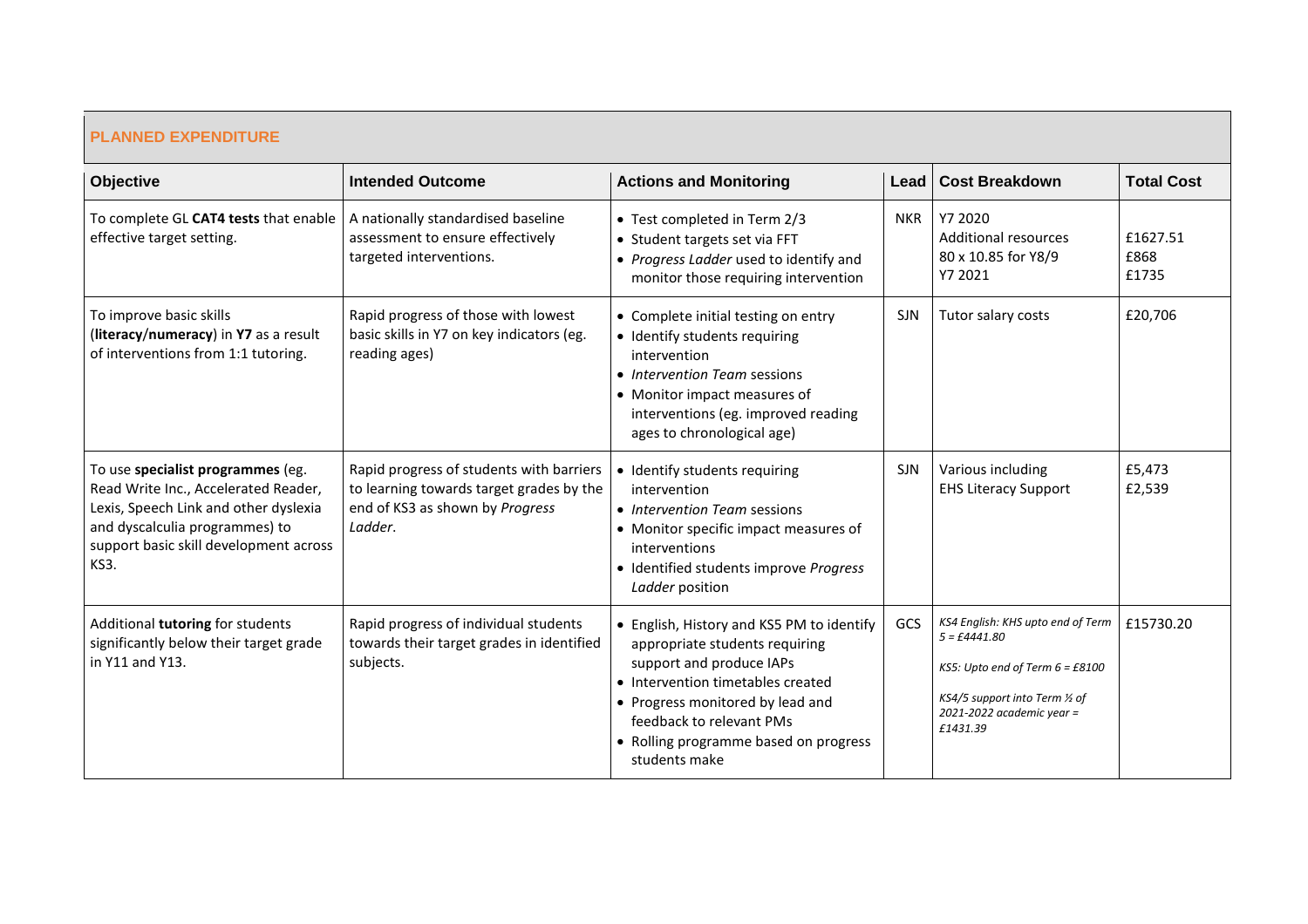| Additional coaching support for<br>students with identified social and<br>emotional development needs as a<br>result of the COVID pandemic. | Rapid reintegration into the school<br>community.<br>Improved attendance and engagement.                    | • Inclusion team to identify students in<br>need of additional support from SIF<br>meetings.<br>• Commission appropriate support<br>programmes based on individual<br>need.              | SWN             | NMR Arts Support x 9 days at<br>£125 per day                      | £375                        |
|---------------------------------------------------------------------------------------------------------------------------------------------|-------------------------------------------------------------------------------------------------------------|------------------------------------------------------------------------------------------------------------------------------------------------------------------------------------------|-----------------|-------------------------------------------------------------------|-----------------------------|
| Numeracy support for Y7 students<br>through revisiting key concepts from<br>the upper primary maths curriculum                              | Improved numeracy outcomes for<br>lowest performing students enabling a<br>smoother transition into KS4.    | • Training for ACR<br>• Purchase resource<br>• Timetable delivery in 2021/22 Y7<br>cohort (small groups from each class<br>to be taken out)<br>• Baseline testing / retesting for impact | SWN             | Various resources for Numicon                                     | £568.25                     |
| Online tutoring for those significantly<br>behind their target grade in Y10 and<br>Y11.                                                     | Completion of online 1-to-1 tutoring<br>programme leading to improved<br>achievement.                       | • Identify and commission appropriate<br>online support from NTP for identified<br><b>GAP students</b><br>• Monitor impact on student progress<br>and report back to subject teacher     | PMs             | £225 for 15 hours per<br>student<br>42 $Y11s = £9,450$            | £9,450                      |
| Online software packages to support<br>blended curriculum delivery (eg.<br>GCSEPod, Google Classroom etc)                                   | Ensure no student is disadvantaged<br>regardless of how they access the<br>curriculum (eg. self-isolating). | • Use of packages by students to be<br>monitored and reported back to DH                                                                                                                 | <b>LPDs</b>     | Various<br>Google Classroom                                       | £7,779<br>£3,780            |
| Purchase additional IT resources (eg.<br>webcams, visualisers etc) to support<br>remote teaching or blended learning                        | Ensure high quality delivery of blended<br>learning.                                                        | • LP team to identify resourcing needs<br>• Work with Technical team to purchase<br>and implement technology                                                                             | LP <sub>S</sub> | Webcams<br>Various other resources<br><b>Additional Resources</b> | £366.50<br>£1472.30<br>£475 |
| Online Parents Evenings system in<br>2020/21 to ensure effective dialogue<br>to support progress.                                           | Maintain communication between the<br>school and parents regarding academic<br>performance.                 | • Gather feedback on systems available<br>• Train staff and produce guidance for<br>parents<br>• Implement system.                                                                       | JMN             | Cost of system and setup                                          | £798                        |